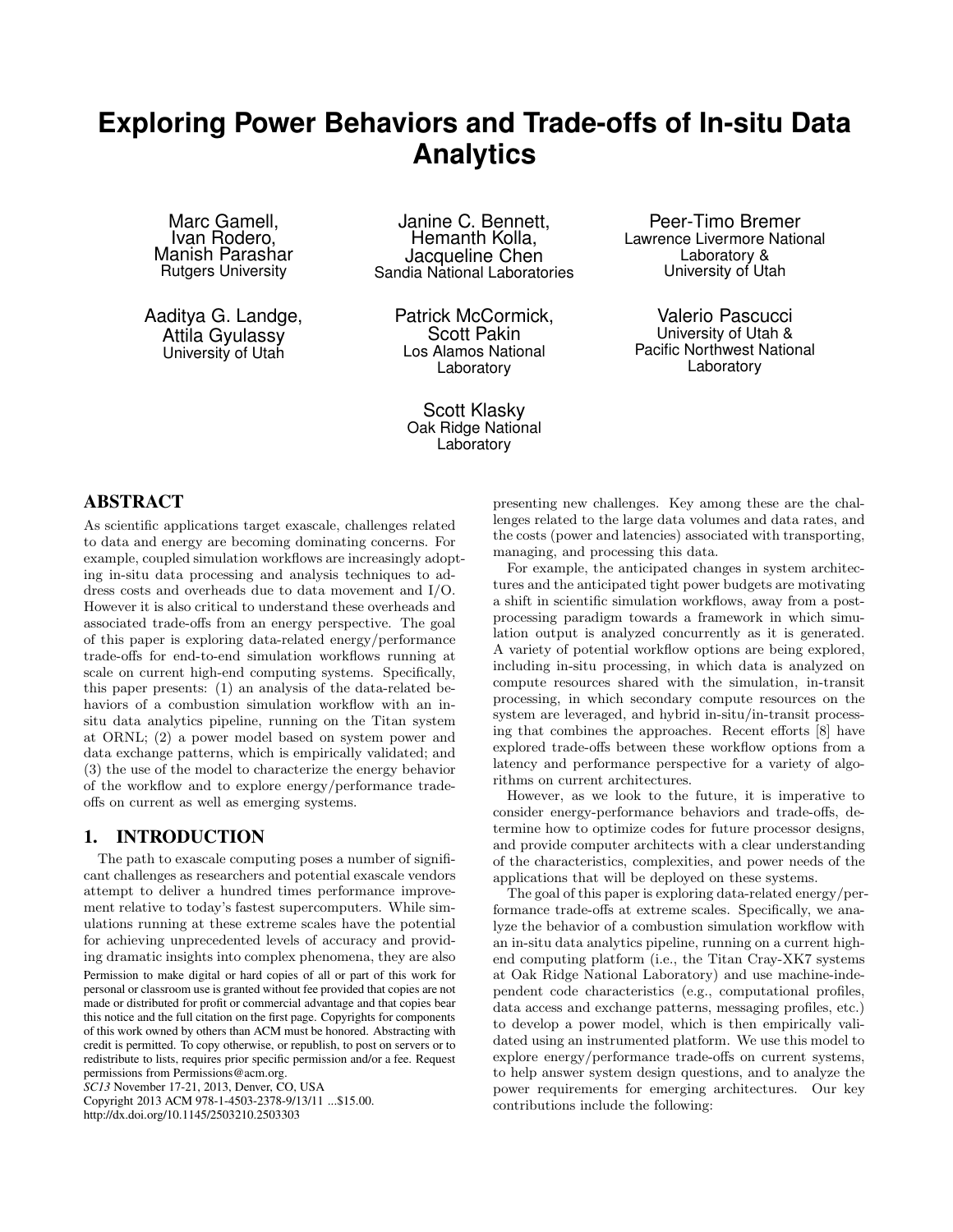- a power model based on machine-independent algorithm characteristics validated through empirical studies,
- a case study of the impacts of system architecture, algorithm design choices, and deployment options (e.g., node mapping) on data exchange patterns and overall energy-performance profiles, and
- a discussion of how our methodology can be extended to help answer questions related to the design of future architectures.

The rest of this paper is organized as follows. Section 2 presents related work. Section 3 presents background material including the specific use cases, as well as the scientific rationale for the paper. Section 4 presents our power model and Section 5 presents a validation of this model. Section 6 uses our model to investigate power/performance behaviors at scale, as explore power-related co-design issues. Section 7 concludes the paper and outlines directions for future work.

### 2. RELATED WORK

In-situ Analysis. Early in-situ analysis workflows focus largely on visualization for monitoring purposes [30, 50, 58, 67, 69, 74]. More recent efforts allow for the coupling of simulation codes with popular visualization and analysis toolkits, such as VisIt [11] and ParaView [26], exposing a broader suite of analytics tools to simulation scientists. As we look ahead to exascale, performance design issues and trade-offs associated with these workflows are becoming increasingly important, leading to the investigation of latency and run-time performance trade-offs between in-situ and intransit [2,3,20–22,70,75] workflows as discussed by Bennett et al. [8]. In this paper we investigate the roles of system architecture, algorithm design choices, and deployment options on overall energy performance profiles for a particular system, and present a methodology that can be extended to answer co-design questions for emerging architectures.

Topological Analysis. Topology-based techniques have proven useful in the analysis of a wide variety of simulation data due to their efficient representation of the feature space of scalar functions [7, 12, 33, 43, 52, 53]. One class of algorithms, which includes Reeb graphs [62] and their variants, contour trees and merge trees [17], encode the level set behavior of a function. These structures are ideally suited for encoding threshold based feature definitions and have been used successfully in a number of large scale science applications including the analysis of extinction regions in non-premixed turbulent combustions [52], a study of lean pre-mixed hydrogen flames [12], and detection of bubbles in turbulent mixing [43]. Current techniques for computing these structures for large-scale data fall into two categories: 1) streaming out-of-core computation [14, 60] and 2) divide-and-conquer parallel approaches [56, 59] that rely on successive k-nary merging of regions of the domain.

Characterization Tools. The most common way to identify how an application is utilizing the underlying hardware is to monitor hardware performance counters. The PAPI library [15] abstracts hardware-specific counters into a consistent set of named counters. Unfortunately, the set of available counters are predefined and typically only a certain number may be active at any one time. Furthermore, the details of the behaviors and features can differ across processor generations and vendors and can also be inconsistent across runs of an application [71]. Static analysis using source-to-source translation tools such as ROSE [61] have the disadvantage that a substantial amount of application behavior (e.g., iterations needed for convergence) is not known at compile time. In addition, advanced compileroptimization techniques can significantly impact code characteristics, and the details of code-generation for a specific target architecture are typically difficult to capture. Binarycode modification – patching an executable to include instrumentation code – as embodied in tools such as DynInst [16] and Pin [36, 49] is too far removed from application source code; it can be difficult to draw connections between the application behavior as understood by the developer and the architecture-specific behavior that such tools report. The approach we take in this work is to instrument code at compile time (using a view of the application close to the developer's) but gather data at run time (using run-time knowledge of what actually gets executed). The implementation is via a custom LLVM [1, 44] compiler pass that operates on the compiler's intermediate representation of the application. This enables us to maintain both programming language and hardware-architecture independence, while simultaneously providing a wealth of information that characterizes the application in a manner meaningful for energy analysis.

Power and Energy Modeling. There exists a large body of literature on power and energy modeling at different levels, ranging from the microprocessor to entire systems. Our models are built using a traditional coarse-grained system level energy/power formulation [10,24,31,39,64,65,68]. These models are simple, fast, have low overhead, and are accurate enough to characterize energy at the system level. Power models often rely on performance counters and power is usually correlated with these events or estimated using accurate linear power models [5,19,37,38,45,47,51,55]. In our work, we estimate subsystem activity based on applicationcentric metrics instead of hardware counters. Detailed subsystem power models have also considered the use of local events to represent power [32,34,35,40,46,63] as well as dynamic processor frequency scaling approaches [25, 27, 28, 41] and thermal considerations [6, 9, 66]. Our work focuses on system-level power. Note that we do not use fine-grained power metering data in our extrapolations to Titan as such data is not typically available on leadership class computing facilities. However, our approach does provide us with a framework to explore relative behaviors and costs and associated tradeoffs. Our recent work has also focused on characterizing and quantifying energy/power behaviors of data-centric scientific workflows [29], but this is not at scale yet. Existing work by Shalf et al. [23] has also explored energy efficiency for extreme-scale scientific applications and addressed software/architecture co-design by comparing different architectural alternatives such as multi-cores, GPUs and many-cores [42]. However, there are still challenges on this front and, to the best of our knowledge, the performance/energy tradeoffs and co-design aspects that we address in this paper (i.e., combining software, runtime and architectural issues) have not been addressed at petascale (i.e., on Titan) and beyond.

### 3. BACKGROUND

This section describes the specific use case chosen for our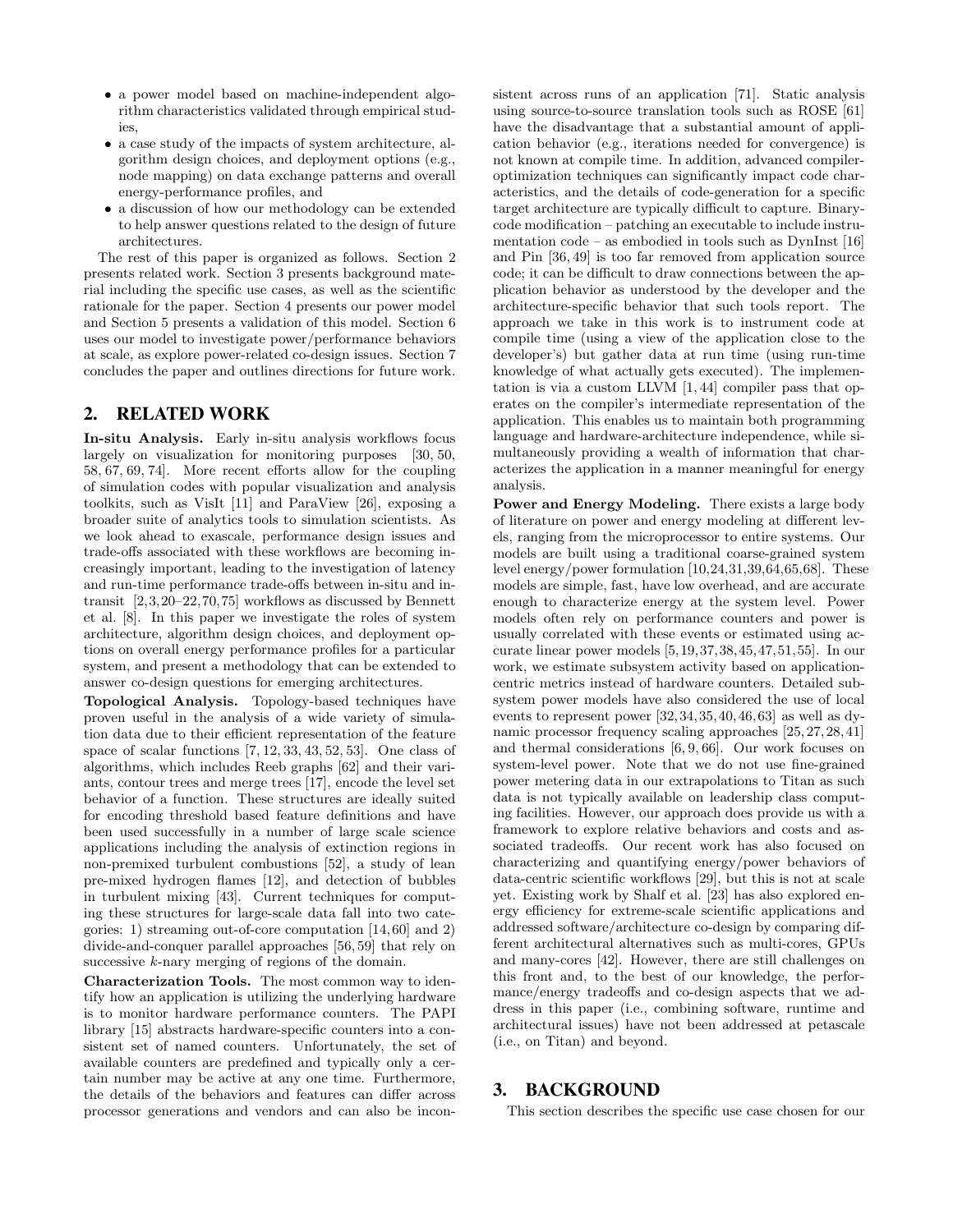study, the different degrees of freedom inherent in the particular algorithm, as well as the scientific rationale behind it.

Workflow. In this paper we consider an in-situ analysis workflow integrated with S3D [18], a massively parallel turbulent combustion code. S3D performs first-principlesbased direct numerical simulations of turbulent combustion in which both turbulence and chemical kinetics associated with burning gas-phase hydrocarbon fuels introduce spatial and temporal scales spanning typically at least five decades. S3D is used to glean insights into fundamental turbulencechemistry interactions and therefore, for production simulations, the time steps taken to advance the solution are smaller than the smallest time scales. In this paper we consider two different S3D simulations. The first is a turbulent auto-ignitive mixture of di-methyl-ether and air under typical homogeneous charge compression ignition (HCCI) conditions [4]. This simulation is aimed at understanding the ignition characteristics of typical bio-fuels for automotive applications and has a domain size of over 175 million grid points. The second simulation describes a lifted ethylene jet flame [73], involved in a reduced chemical mechanism for ethylene-air combustion, with a domain size of 1.3 billion grid points.

Of interest to scientists is the behavior of small, intermittent features within the simulations. Understanding the structures' shape and size distributions and tracking their interactions over time provides key insights into complex turbulence-chemistry interactions such as autoignition and extinction. Examples of such features include structures defined by the the scalar dissipation rate in the lifted ethylene jet simulation and structures defined by the reaction rate of OH in the HCCI simulation.

Topological analysis tools, such as merge trees have been used to define these features of interest, provide statistical summaries of their characteristics, and track them over time [7,13,14,54,72]. The advantages of using such topological analysis tools are twofold. First, features of interest are typically defined in terms a specific input parameter value (e.g., threshold or isovalue), and topological techniques provide a multi-resolution representation that captures these feature definitions over a *range* of input parameter values. Moreover, the results are stored in a compact fashion, allowing for dramatic data reductions while still maintaining complete flexibility in representing the features of interest.

Post-processing analysis workflows are not adequate as S3D currently saves only approximately every 500th timestep of the simulation to disk to mitigate I/O costs. However, due to their time scales, a frequency at least twice this is required to track such features of interest, motivating a shift to in-situ topological techniques. The in-situ merge tree analysis code in this work comprises three main stages: 1) a local compute stage in which families of features are identified locally on each processor and a local tree is generated to capture feature interactions over the range of input parameter values; 2) a merge stage in which the local trees from each processor are joined in a k-nary merge pattern to capture global relationships; and 3) a correction phase, in which the local features at each processor are updated to reflect the global relationships uncovered during the various merge stages. Figure 1 shows a corresponding flow graph for four local processors using a binary merge.

Here we explore two degrees of freedom in setting up the

algorithm and study their impacts on the power profile of the overall in-situ workflow. First, each node in the diagram of Figure 1 represents an independent compute kernel which could be placed on an arbitrary MPI rank/compute core. In practice, both the local compute and the local corrections need access to the original data. To avoid excessive data movements these are therefore typically co-located with their corresponding sub-domain. However, there are exceptions: For example, since node-internal memory access is relatively fast and cheap one could gather the data of all cores onto fewer or even a single core for processing. This reduces the overall core count of the analysis code, which enables it to run in a more scalable regime. In this case the dataflow would gain an initial setup phase to collect the local data. However, the merge computation would be less dependent on data locality since all messages are typically small. There exist different strategies for the placement of the various compute kernels. For example, one can ensure that either the early merge phases or the late merge phases happen among cores on the same node, which would prevent MPI traffic in the corresponding portion of the algorithm.

The second major aspect of the algorithm's performance and a controllable input parameter—is the degree of fan-in during the merge stage. Larger fan-ins produce a more shallow merging hierarchy with fewer dependencies and shorter chains of messages. However, larger fan-ins also reduce the number of active cores, which more quickly results in an unbalanced load, potentially introducing performance problems. Moreover, the fan-in can have effects on the overall amount of on- vs. off-node communication. For example, choosing a fan-in larger than the available core count on each node forces significantly more messages to travel on the network which slows down the algorithm and increases its power consumption. Below, we empirically investigate the impact these factors can have on the amount of on- vs. off-node communication required as well as their impact on total overall power efficiency.



Figure 1: High level flow diagram of the parallel merge tree algorithm. First, local trees are computed (red) and subsequently merged hierarchically (green). Each merge results in a number of corrections which are passed upward to the corresponding leaves and used to iteratively integrate global corrections into the local trees (blue).

Profiling and Characterization. As detailed in Section 4, our power model accounts for both on-node and off-node communication characteristics of the analysis code. One of the primary goals is to develop a methodology that is not limited to the performance characteristics of a single machine, but rather is flexible enough to map to potential future architectures. Because envisioned exascale architectures are not yet available, we cannot use hardware performance counters or binary instrumentation techniques. Furthermore, architecture simulators are prohibitively slow for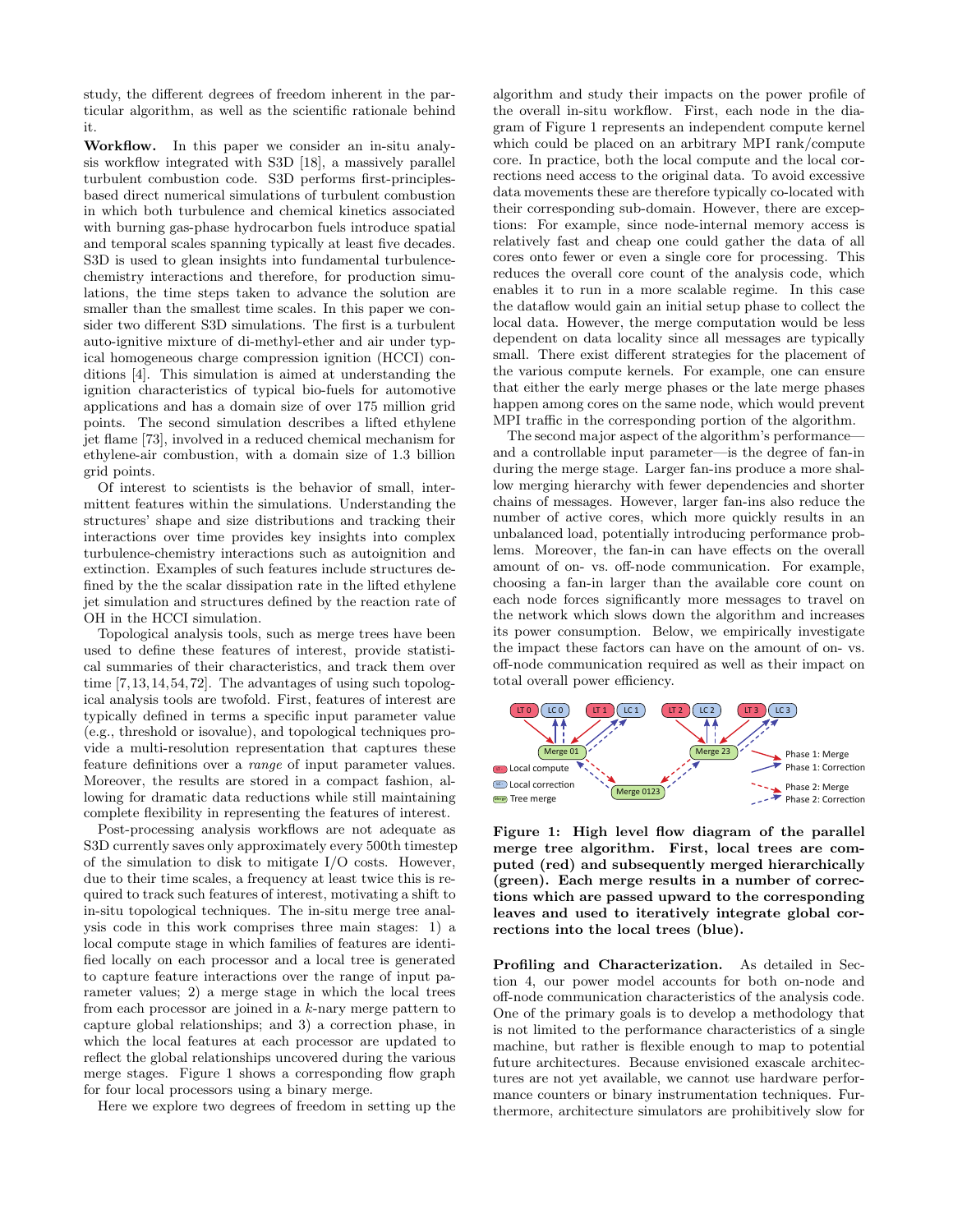characterizing complete applications at scale. To address this challenge, we use compiler-based application analysis using Byfl [57] to identify key data-centric operations in an architecture-independent way. These include counts of the total number of memory accesses as well as the total number of operations performed. To capture communication patterns, we have instrumented our code to generate trace information that encodes the size as well as the rank IDs of the source and destination of all messages sent during application execution.

### 4. MODEL FORMULATION

This section describes our analytical model inspired by traditional coarse-grain system level energy/power formulations typically based on performance counters or linear models. In contrast, we model energy/power based on architectural characteristics and architecture-independent information provided by Byfl and MPI messages (see Section 3) instead of architecture-dependent performance counters. Other analysis methods (e.g., using data staged on disk) can also be studied using our framework, by modeling the involved subsystems behavior and power cost. Note that the goal of this formulation is to use global, coarse-grained, machine-independent information so we can extrapolate performance/energy behavior and trade-offs at scale (see Section 6).

Energy modeling. Since system-level information provided by Byfl is global for the entire application execution (i.e., can be averaged) and data communication is available for each MPI message, we consider the system and data communication energy consumption separately:

$$
E = E_{system} + E_{comm}.
$$
 (1)

Energy results from integrating power over time. We consider both static (or idle) and dynamic power, i.e.,

$$
E_{system} = T \cdot (P_{system}^{static} + P_{system}^{dynamic}). \tag{2}
$$

Static system power can be decomposed into the power of each contributing subsystem at idle state, which are processor (cpu), memory (mem), network interface (nic) and other components such as control circuitry, power distribution, etc. (misc). We consider  $P_{cpu}^{idle}$ ,  $P_{mem}^{idle}$ ,  $P_{nic}^{idle}$  and  $P_{misc}^{idle}$ as architecture constants that can be estimated using hardware specifications or measured empirically. Thus,

$$
P_{system}^{static} = (P_{cpu}^{idle} + P_{mem}^{idle} + P_{nic}^{idle} + P_{miss}^{idle}).
$$
 (3)

Dynamic power only includes processor and memory contributions because the network interface's dynamic power is accounted for in  $E_{comm.}$  Dynamic power can be determined using dynamic power dissipation models. For example, processor dynamic power can be formulated from its capacitance  $(C)$ , an activity factor or switching activity  $(\alpha)$ , and the operational voltage  $(V)$  and frequency  $(f)$ , i.e.,

$$
P_{cpu}^{active} \sim C \cdot V^2 \cdot \alpha \cdot f. \tag{4}
$$

Analogous to  $\alpha$  in Equation 4, we approximate dynamic processor and memory power dissipation using an activity factor extracted from the Byfl data:

$$
P_{system}^{dynamic} = \alpha_{cpu} \cdot P_{cpu}^{active} + \alpha_{mem} \cdot P_{mem}^{active} \,. \tag{5}
$$

These activity factors are computed from the number of operations per second (mips) and number of memory accesses per second  $(mem_{bw})$  as well as a normalization factor that represents the maximum capacity.

$$
\alpha_{cpu} = \frac{mips}{MAX_{mips}} \quad ; \quad \alpha_{mem} = \frac{mem_{bw}}{MAX_{mem_{bw}}}. \quad (6)
$$

The energy consumption from data communication depends on the number of MPI messages  $(M)$ . Each MPI message is composed of source MPI rank (src), destination MPI rank (dest) and data size of the message. Thus,

$$
M = (\{src_1, dest_1, data_1\}, \ldots, \{src_m, dest_m, data_m\}) \quad (7)
$$

 $E_{comm}$  is defined in Equation 8 where  $smp(i) = smp(j)$ indicates that the MPI ranks  $i$  and  $j$  are mapped to cores that share memory.  $BW_{net}$  and  $BW_{mem}$  are the network and memory bandwidth, respectively. We do not model network/memory contention since the driving application does not exhibit any contention.  $P_{transfer}$  depends on the network characteristics. For example,  $P_{transfer}$  depends mostly of  $P_{nic}^{active}$  in an InfiniBand network while it depends on the number of hops that each message requires to reach the destination MPI rank in a Gemini network (see Section 6.1). Furthermore, we model the energy for data communication within shared memory as processor and memory activity during the communication, as an approximation.

$$
E_{comm} = \begin{cases} \sum_{i=1}^{M} \frac{data_i}{BW_{net}} & \cdot & P_{transfer} \\ & \text{if } smp(src_i) \neq smp(dest_i) \\ & \\ \sum_{i=1}^{M} \frac{data_i}{BW_{mem}} & \cdot & (P_{cpu}^{active} + P_{mem}^{active}) \\ & \text{if } smp(src_i) = smp(dest_i) \end{cases} \tag{8}
$$

### 5. MODEL VALIDATION

In order to empirically validate our model, we have conducted a set of experiments using a cluster platform at Rutgers ("Dell cluster", hereafter). The cluster consists of two Dell PowerEdge M1000E blade enclosures maximally configured with sixteen PowerEdge M610 nodes (blades), each node having two Intel Xeon E5504 Nehalem processors at 2.4 GHz. Each node also has  $6$  GB RAM  $(6\times1$  GB DIMM Hynix DDR3-1333 ECC) and 73 GB of local disk storage. The network infrastructure comprises an integrated 16-port Mellanox M2401G InfiniBand switch within each blade chassis (running at  $50W$ ,  $36.8W$  dissipated  $+1.65W$  per port), each switch having eight uplink ports and linked via eight InfiniBand lanes to the uplink ports on the switch in the other chassis. All blades have Mellanox ConnectX MT26428 Quad-Data-Rate (QDR) InfiniBand interface cards. There is also an integrated (redundant) 1 Gigabit Ethernet within each chassis, with two pairs of 10 Gigabit uplink capabilities in each chassis. Each blade enclosure also includes metering functionality that can be queried on runtime using the Simple Network Management Protocol (SNMP).

Table 1 lists the system parameters that are used in our model. Note that  $P_{system}^{static}$ ,  $BW_{net}$  and  $BW_{mem}$  were obtained empirically using standard benchmarking. The rest of parameters are theoretical from the vendors' specifications. We separately validate our energy model and the associated data communication  $(E_{comm};$  see Equation 8) because data communication is an important aspect of our study.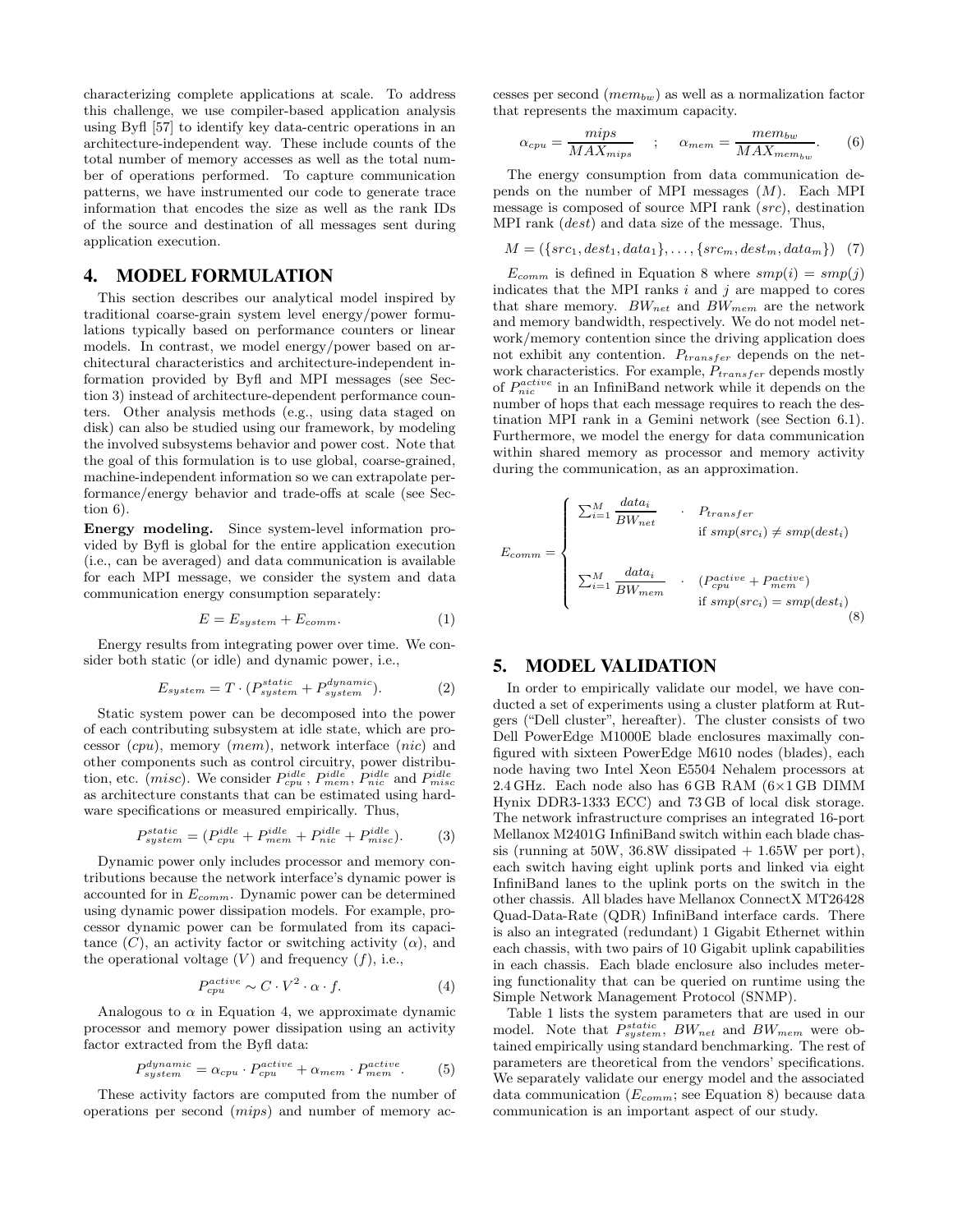

Figure 2: Results of ping-pong tests using 2 blade enclosures (32 nodes).



(a) Energy consumption measured (observed) and from our model with different configurations (b) Accuracy of the model

Figure 3: Validation of the analysis code on the Dell cluster with 1 and 2 blade enclosures, i.e., 16 and 32 nodes, respectively. Note that  $x$  axis labels on subfigure (b) are not displayed for readability.

| Parameter             | Value                 |
|-----------------------|-----------------------|
| $P_{system}^{static}$ | $1,377W$ (enclosure)  |
| $P_{cpu}$             | 80W (x2 per node)     |
| $P_{mem}$             | $\sim$ 15W (node)     |
| $P_{nic}$             | 9.69W                 |
| $BW_{net}$            | $1,183MB/s$ (empiric) |
| $BW_{mem}$            | 7,950MB/s (empiric)   |

Table 1: Dell cluster specifications.

Data communication model validation. We ran a MPI variant of ping-pong tests using  $2, \ldots, 32$  nodes (i.e., by pairs) five times. The experiments were run with the whole cluster idle, and provided us with an empirical measurement of the network bandwidth  $(BW_{net}$  in Table 1). Figure 2(a) plots the average power dissipation of the system when running the ping-pong tests. We plot the average power and the variability in the experiments since power is independent of the data size. We also plot the power  $(P_{transfer})$  obtained using our model (see Equation 8) for the Dell cluster, where  $P_{over}$  is the power from processor and memory associated with system overheads:

$$
P_{transfer} = P_{nic}^{active} + P_{over} \tag{9}
$$

Figure 2(b) shows the accuracy of our model. The figure plots variability as well as the average value (99.43%).

Model validation at small scale. We ran the in-situ topological analysis application using one and two blade enclosures of the dell Cluster (i.e., 256 and 512 MPI processes, respectively) with the HCCI and Lifted data sets and fan-in= $\{2, 4, 8, 16\}$ . We instrumented the application as described in Section 3 in order to collect data about architecture-independent operations and MPI communications. However, we also ran the same set of experiments ten times to measure real execution times and collect power readings.

Figure 3(a) displays the energy consumption and variability with the set of experiments described above, from empirical measurements (observed) and from our model. The error bars correspond to the standard deviation. Figure 3(b) shows the accuracy of the model for the different experiments, which is 98.59% on average.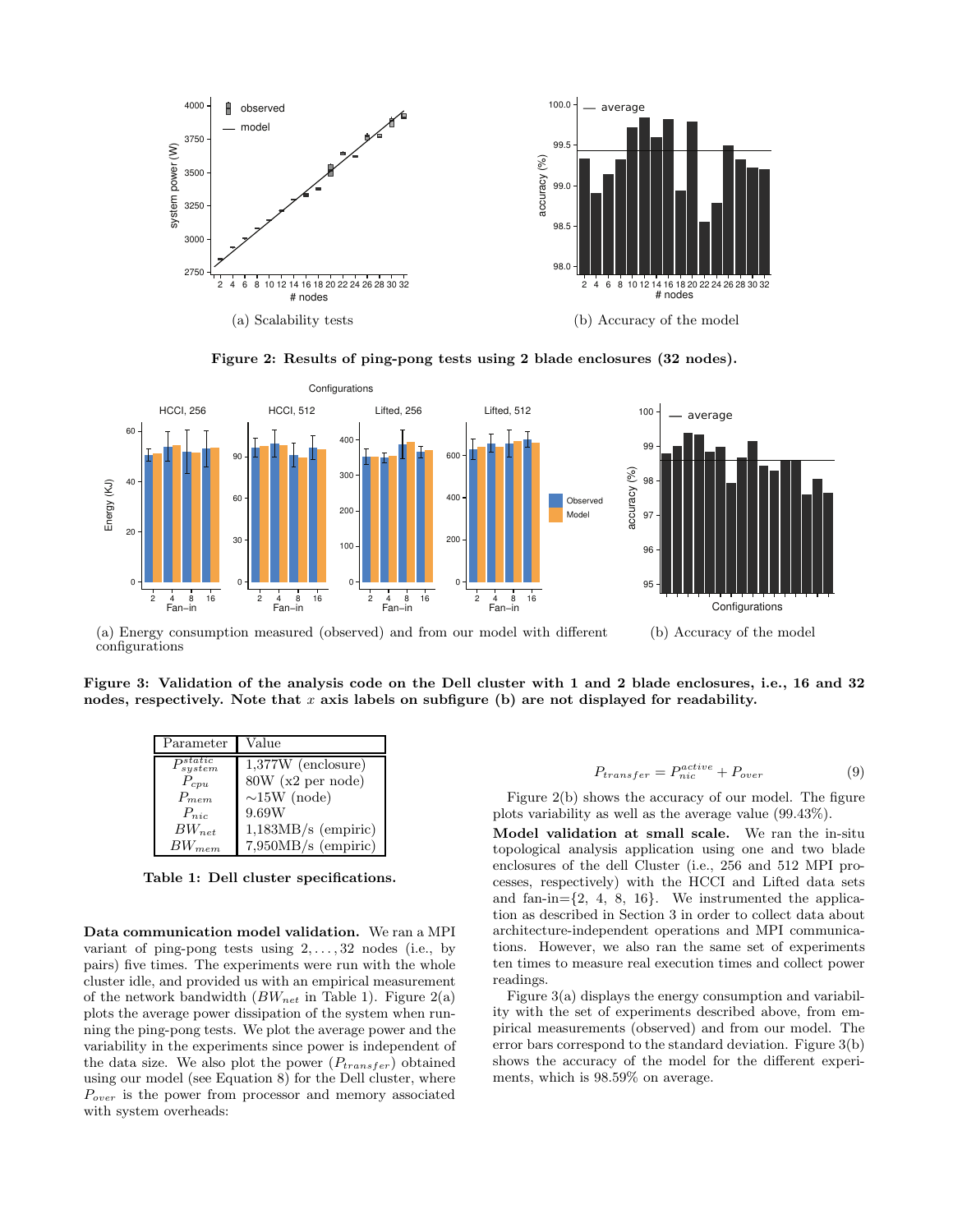## 6. EXPLORING POWER/PERFORMANCE TRADE-OFFS AT SCALE

This section describes how we extrapolate our power model to Titan, and presents result of experiments in which we have used our model to explore the impacts of system architecture, algorithm design choices, and deployment options on data exchange patterns and overall energy performance.

### 6.1 Power Model Extrapolation

System power model. We extrapolate our system power model to Titan based on its known power requirements and hardware vendor specifications with the following reasoning. Titan drains 8,209kW at full capacity (source: http://www. top500.org), which results on 439W per node (from a total of 18,668 nodes). Each node has one Opteron 6274 processor  $(P_{cpu})$ , 32GB of RAM in four 8GB DIMMs  $(P_{mem})$ , one NVIDIA K20x GPU  $(P_{gpu}$ ), and each two nodes share a Cray Gemini interconnect ASIC (power information not publicly available). Consequently, the remaining 89W of power (i.e.,  $P_{system}^{dynamic} - P_{cpu} - P_{mem} - P_{gpu}$ ) comes from the Gemini interconnect and other components (e.g., control circuitry). We have fixed the amount of power associated to the network interface to 95% of this remaining power (i.e.,  $P_{nic} = 85W$ ) as a rough estimation. However, we address this problem from a co-design perspective as discussed in Section 6.2.

| Parameter              | Value                    |
|------------------------|--------------------------|
| $_{system}^{dynamic}$  | 439W                     |
| $P_{cpu}$<br>$P_{mem}$ | 115W<br>$\sim10W$ (node) |
|                        | 225W                     |

Table 2: Titan specification parameters.

Gemini interconnect model. Titan contains 9,344 Gemini SoC ASIC controllers, each of them attached to two compute nodes via its two NICs (see Figure 4). The Gemini controllers are arranged following a 25×32×24 3D torus topology with 6 links per controller to its 6 surrounding neighbors. In contrast to switched networks such as InfiniBand, Gemini is a direct network, which means that the processors are integrated directly into the network fabric. As a result, the energy required to transfer data depends on locality. Our communication energy model ( $P_{transfer}$  in Equation 8) therefore takes into account the number of Gemini controllers that are traversed to send a message from a source MPI rank to a destination MPI rank (i.e., number of hops).

We have implemented a simulator that, given a set of MPI messages M (see Equation 7) and MPI rank-core mapping policy, returns the number of hops required by each message using the steps listed below:

- 1. Creates the given  $\{N_X, N_Y, N_Z\}$  3D torus network topology  $({25 \times 32 \times 34}$  in our case),
- 2. Maps MPI ranks onto the 3D torus (e.g., onto consecutive cores to improve memory locality).
- 3. Finds the shortest path (in number of hops) from the source to the destination MPI ranks for each message.

We obtain the shortest path between two MPI ranks by dividing the three-dimensional space associated to the 3D torus into three simpler uni-dimensional spaces. Specifically,



Figure 4: Block diagram of the Gemini network interconnect.

to find the shortest path from a MPI rank mapped onto  ${X_S, Y_S, Z_S}$  to a MPI rank mapped onto  ${X_D, Y_D, Z_D}$ , we follow two main steps as below.

1. Find shortest path for each dimension, individually:

- $P_X$ , i.e., from  $\{X_S, 0, 0\}$  to  $\{X_D, 0, 0\}$
- $P_Y$ , i.e., from  $\{0, Y_S, 0\}$  to  $\{0, Y_D, 0\}$
- $P_Z$ , i.e., from  $\{0, 0, Z_S\}$  to  $\{0, 0, Z_D\}$
- 2. Sum the distance of paths  $P_X$ ,  $P_Y$  and  $P_Z$ .

Each dimension  $(X$  for example) contains  $N_X$  nodes connected linearly as a ring, (i.e, the first node is connected with the second node, the second to the third, etc., and the last  $(N_X)$  node is connect to the first node). Consequently, we need to consider the following two paths in order to find the shortest distance  $(D)$ .

$$
D_{1,X} = \max(X_S, X_D) - \min(X_S, X_D)
$$
 (10)

$$
D_{2,X} = \min(X_S, X_D) + N_X - \max(X_S, X_D) \tag{11}
$$

As a result, the shortest path  $D_X$  will be the minimum of Equations 10 and 11. The same reasoning can be applied to the Y and Z dimensions.

### 6.2 Experimental Results

We performed a number of experiments using different fan-in parameters, domain decompositions, and node layouts, and the results of our analysis are captured in Table 3 and Figures 5, 6, and 7.

Figure 5 summarizes the macro communication behavior of the topological analysis of the lifted ethylene jet data set. The information was obtained through a collection of experiments performed using algorithmic variations, including total number of cores, domain decomposition, and merge fan-in, as well as varying the node-mapping strategies. Each column in the graphic corresponds to a different node-mapping configuration, while each row in the graphic corresponds to variations in fan-in merge values. Each column of each subfigure displays a histogram of the number of hops that MPI messages require to reach the destination rank from the source rank. The x axis of each subfigure corresponds to the number of cores involved in the run, which in turn determined the domain decomposition used. The default mapping algorithm maps MPI ranks consecutively across allocated cores, while the three subfigures in the rightmost column use a random mapping algorithm (within a partition of the torus). The thickness of each point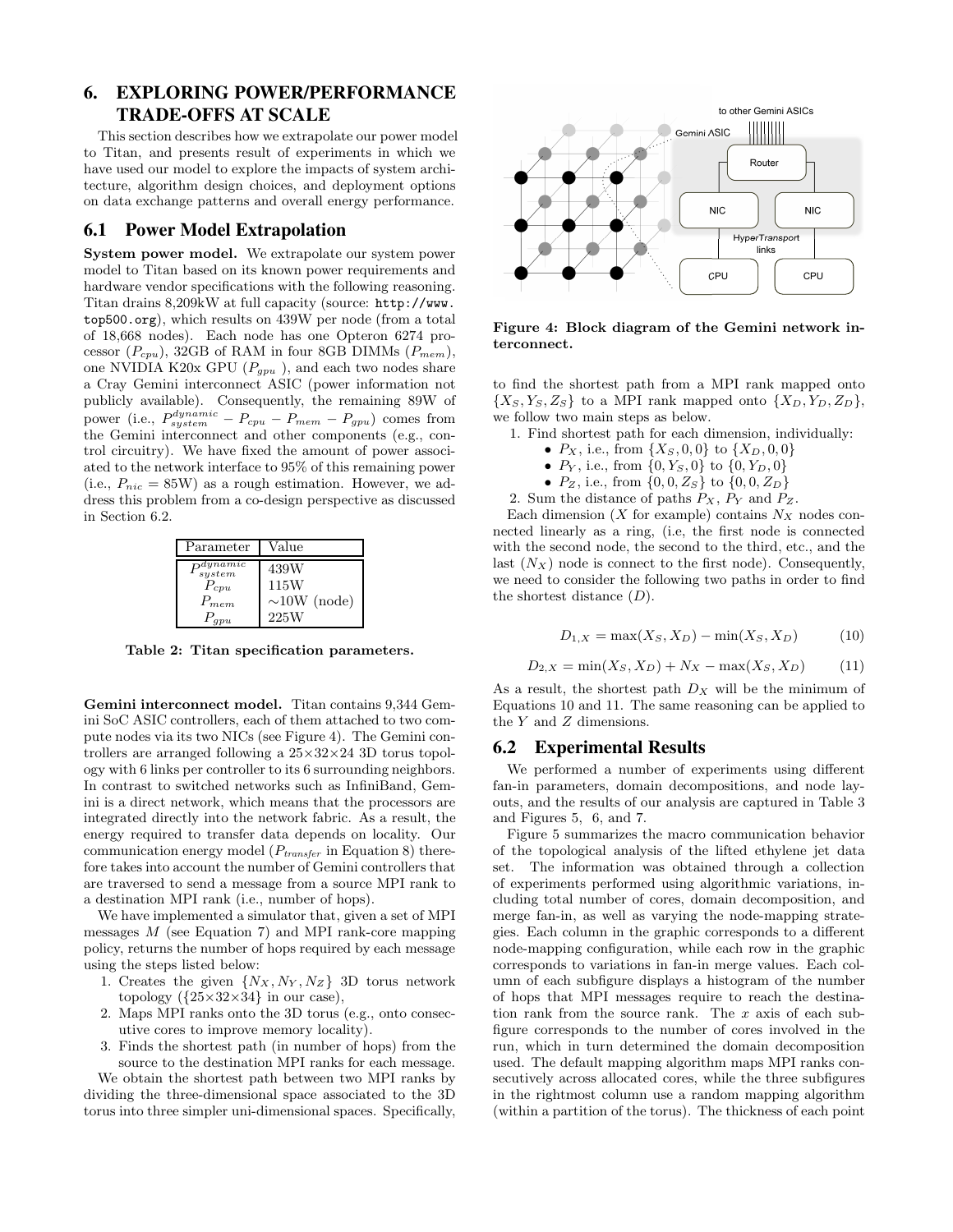

Figure 5: This graphic summarizes the macro communication behavior of the topological analysis of the lifted ethylene jet data set. The information was obtained through a collection of experiments performed using algorithmic variations (including total number of cores, domain decomposition, and merge fan-in) and node-mapping strategies. Each column in the graphic corresponds to a different node-mapping configuration, while each row in the graphic corresponds to variations in fan-in merge values. Each column of each subfigure displays a histogram of the number of hops that MPI messages require to reach the destination rank from the source rank. The x axis of each subfigure corresponds to the number of cores involved in the run, which in turn determined the domain decomposition used. The default mapping algorithm maps MPI ranks consecutively across allocated cores, while the three subfigures in the rightmost column use a random mapping algorithm (within a partition of the torus). The thickness of each point represents the number of messages that required the corresponding number of hops to be transferred, and the color of the point represents the relative number of messages with respect to the maximum number of messages for the set of experiments.



Figure 6: Percentage of local ("on chip") data communication.

represents the number of messages that required the corresponding number of hops to be transferred, and the color of the point represents the relative number of messages with respect to the maximum number of messages for the set of experiments.

Algorithmic effects. Figures 5 and 6 show the amount of local communication, which gives an estimation of the number of MPI messages (i.e., network data communication) for

each configuration. On examination of the figures, we see several clear trends. First, total overall network data communication increases as the fan-in increases. Second, the total number of messages increases as the number of cores increases but the impact on the number of hops is not significant unless the random mapping algorithm is used. This suggests that the algorithm is highly scalable in terms of network communications, which is expected as data com-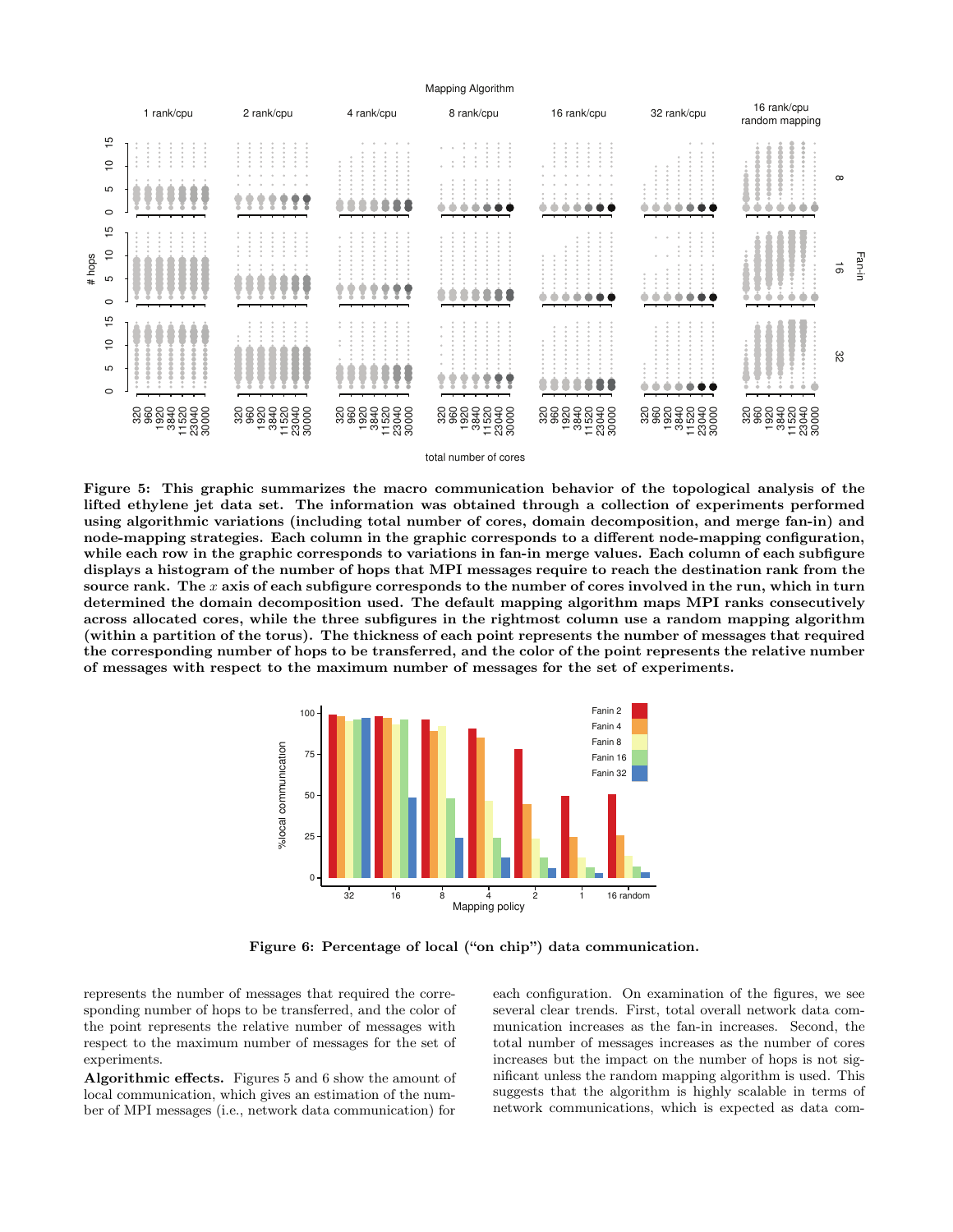| $^{\#}$ | Fan | Time           | Energy  | MIPS      | $MEM_{bw}$ | MPI            |
|---------|-----|----------------|---------|-----------|------------|----------------|
| cores   | in  | $(\mathrm{s})$ | (KJ)    | $(x10^3)$ | (GB/s)     | $_{\rm{MSGs}}$ |
|         | 8   | 55.9           | 214.4   | 142       | 484        | 3,716          |
| 320     | 16  | 57.7           | 221.3   | 138       | 473        | 4,752          |
|         | 32  | 59.3           | 227.4   | 139       | 478        | 5,946          |
|         | 8   | 18.8           | 225.5   | 423       | 1,440      | 10,917         |
| 960     | 16  | 19.0           | 228.7   | 420       | 1,434      | 11,116         |
|         | 32  | 25.3           | 300.6   | 334       | 1,151      | 16,815         |
|         | 8   | 11.3           | 284.5   | 735       | 2,517      | 19,548         |
| 1,920   | 16  | 12.4           | 310.0   | 700       | 2,417      | 24,958         |
|         | 32  | 12.0           | 301.6   | 710       | 2,446      | 24,644         |
|         | 8   | 8.3            | 447.7   | 1183      | 4,135      | 57,424         |
| 3,840   | 16  | 12.7           | 652.0   | 864       | 3,070      | 73,367         |
|         | 32  | 8.2            | 440.5   | 1,172     | 4,085      | 50,902         |
|         | 8   | 6.9            | 1,227.1 | 1,869     | 6,717      | 194,043        |
| 11,520  | 16  | 6.7            | 903.2   | N/A       | N/A        | 170,912        |
|         | 32  | 9.9            | 1,668.2 | 1,526     | 5,593      | 194,596        |
|         | 8   | 15.7           | 5,095.2 | 1,215     | 4,508      | 417,360        |
| 23,040  | 16  | 7.5            | 2,861.9 | 2,457     | 9,106      | 360,422        |
|         | 32  | 18.0           | 6,060.9 | 1,477     | 5,641      | 508,704        |
|         | 8   | 8.0            | 4,104.4 | 2,777     | 10,399     | 600,072        |
| 30,000  | 16  | 8.7            | 4,357.4 | 2,497     | 9,360      | 535,693        |
|         | 32  | 12.3           | 5,828.7 | 2,047     | 7,778      | 556,098        |

Table 3: This table summarizes the results obtained from different variations (including total number of cores and merge fan-in) of the topological analysis of the lifted ethylene jet execution on Titan. The results include execution time, energy consumption, millions of integer operations per second, memory accesses per second and number of MPI messages. Note that the energy consumption is an estimation using our model.

munication is structured as a tree. The mapping algorithm can significantly impact the amount of local ("on-chip") communication, and therefore choosing the optimal fan-in will depend mainly of the number of MPI ranks that can be allocated per node and, consequently, the number of available cores. This has implications on architecture co-design as discussed at the end of this section.

Effects of runtime MPI rank mapping. As we can see from Figure 5, the mapping algorithm clearly impacts the number of hops required to send messages. Specifically, as the number of ranks per node increases, there is a corresponding decrease in the total data communication while the number of ranks per node is greater than the fanin merge parameter. When the number of ranks/node is equal or larger than the fan-in merge parameter, most of the communication is local. As can be observed by looking at the diagonals of the graphic in Figure 5 from top-left to bottom-right, the mapping algorithm and fan-in are actually highly correlated (hops  $\sim \frac{\text{fan-in}}{\text{ranks per node}}$ ). Since the communications are structured in a hierarchical merge pattern, when the fan-in is twice the number of ranks/node, this results in approximately half of the messages requiring off-node communication. For example, if we map 8 ranks per node, with a fan-in of 8, most of the communication will be local. However, with fan-ins of 16 and 32, around 50% and 25% of the communications respectively will be remote (see Figure 6). Moreover, as would be expected, the consecutive mapping algorithm presents better data locality than the random MPI mapping algorithm, regardless of the number of ranks per node. Random allocation results in a larger number of hops, which is not scalable from both a latency and energy perspectives as can be observed in Figure 8

(note the changes in scale along the Y axis across the various plots). This supports the argument that data locality is essential for energy efficiency at scale. It is also interesting to note that in Figure 5, it is clear that under a random distribution of MPI rankings, communications require more hops on average than with one MPI rank allocated per node, in spite of the fact that under the random distribution there are 16 ranks per node supported. However, upon examination of Figure 6, we note that the percentage of local communication is similar for these two configurations.

System architecture effects. Detailed power information is not always available for every component of the system. For example, we have little information about the power drawn by the Gemini NIC. Furthermore, it is often desirable to examine co-design questions such as, "What would be the change in full-system power if a future generation NIC were to consume less power than current-generation NICs?" Our power-modeling approach is robust to both these types of missing information. Specifically, we can examine ranges of power consumption to bound the impact of any component on the power consumed by the whole system. Figure 7 presents an example of such a study. The  $x$  axis represents the number of cores, and the  $y$  axis represents system power. Each curve represents a different value of NIC power (from 0% to 100%) as a percentage of the power remaining after subtracting the other subsystems' power consumption, as discussed in Section 6.1. As Figure 7 shows, the model indicates, for example, that if NIC power were reduced from 100% to 0%, the system power when running the in-situ topological analysis at 30,000 cores would drop by about 40%. This can be invaluable information when co-designing a system because it helps examine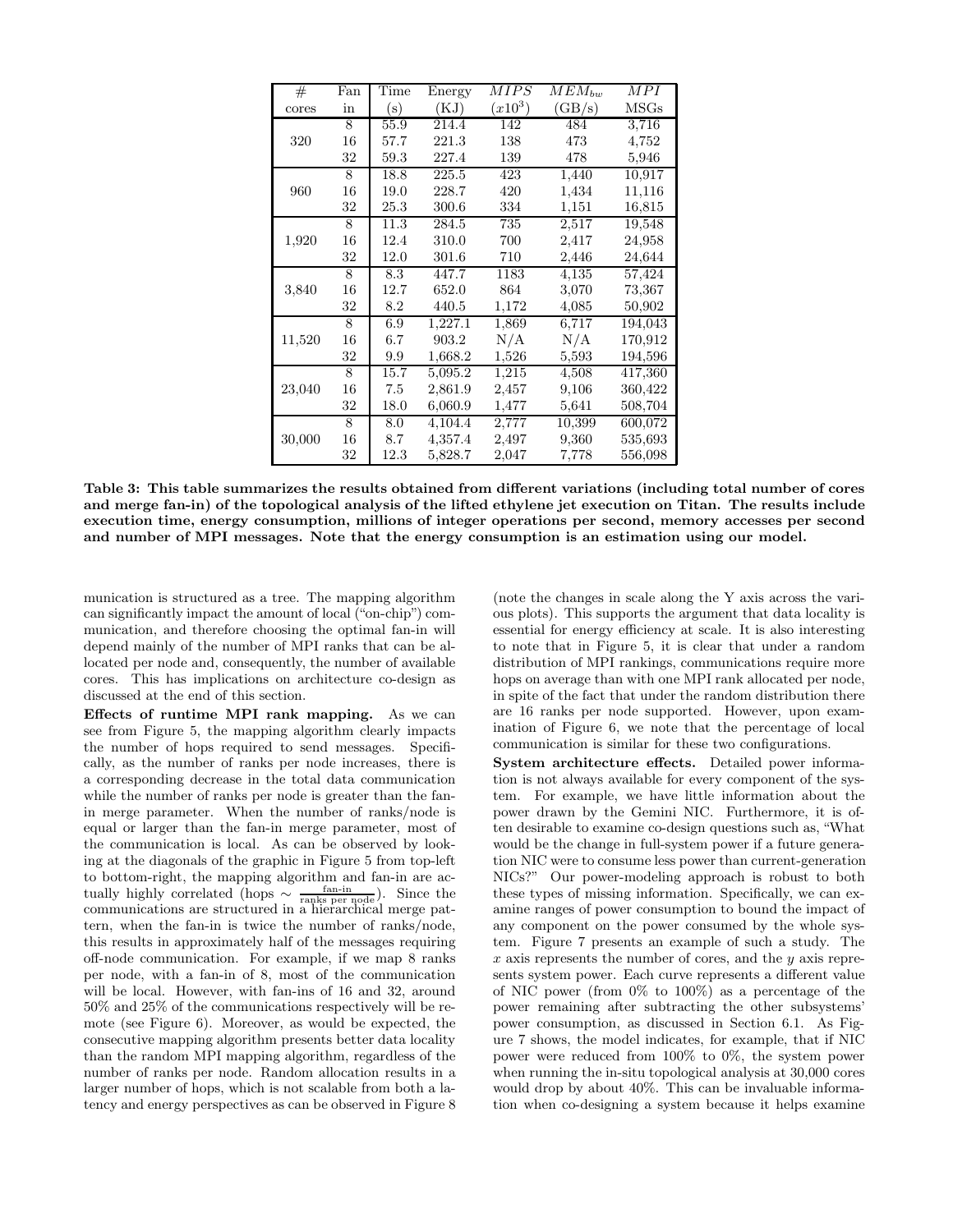

Figure 7: Power consumption range for the Gemini interface in Titan. The percentages are the fraction the amount of power remaining after subtracting the other subsystems' power consumption. 0% and 100% of power consumption serve as the lower andupper bounds even though they are not realistic in practice.

power/performance trade-offs in a system- and applicationcentric manner. Furthermore, we believe the current network interface operational power region to be within the dark shadowed area of Figure 7 (i.e., between 33% and 66% of the remaining node power is used by the NIC).

Architectural solutions could also mitigate algorithm and runtime rank mapping effects shown below. For example, Figure 8(a) shows that the percentage of energy consumed for data communication is high when the fan-in is larger than the number of ranks mapped per node. An algorithmic solution to this problem is to use a lower fan-in but would incur the associated penalties in execution time and energy. However, a potential architectural solution would be to consider using two shared memory multi-processors instead of four independent processors to mitigate the problem (see Figure 8(b)), which would also result in a reduction of the percentage of energy consumed for data communication.

### 7. CONCLUSION AND FUTURE WORK

As scientific applications target exascale, challenges related to data and energy are becoming dominating concerns. In this paper we explored data-related energy/performance trade-offs for end-to-end simulation workflows running at scale on current high-end computing systems. Specifically, we have 1) developed and validated a power model based on machine-independent algorithm characteristics, 2) used the model to explore the impacts of system architecture, algorithm design choices and deployment options on data exchange patterns and overall energy performance, and 3) discussed how to extend our model to help answer design questions for emerging architectures. For example, as Figure 7 demonstrates, it may be possible to utilize our model to co-design applications and networks for power efficiency. That is, given network power/performance trade-offs from a network vendor, we can model the overall system power consumption of in-situ topological analysis to jointly determine how to maximize the ratio of code performance to power con-



(a) Consecutive allocation algorithm with 16 MPI processes (and cores) per node



(b) Consecutive allocation algorithm with 32 MPI processes (and cores) per node



(c) Random allocation algorithm with 16 MPI processes (and cores) per node

#### Figure 8: Percentage of energy accounted for communication.

sumption. While our current model considers macro system behaviors, we plan to extend it to account for deep-memory hierarchies, and to compare and contrast the behaviors of a larger set of use-case scenarios on potential architectures to further study the impact of various co-design trade-offs. Our ongoing work also includes the use of finer-grain modeling and system-specific parameters when they are available.

### Acknowledgments

The research presented in this work is supported in part by the Director, Office of Advanced Scientific Computing Research, Office of Science, of the US Department of Energy through the Scientific Discovery through Advanced Computing (SciDAC) Institute of Scalable Data Management, Analysis and Visualization (SDAV) under ward number DE-SC0007455, the Advanced Scientific Computing Research and Fusion Energy Sciences Partnership for Edge Physics Simulations (EPSI) under award number DE-FG02- 06ER54857, the ExaCT Combustion Co-Design Center via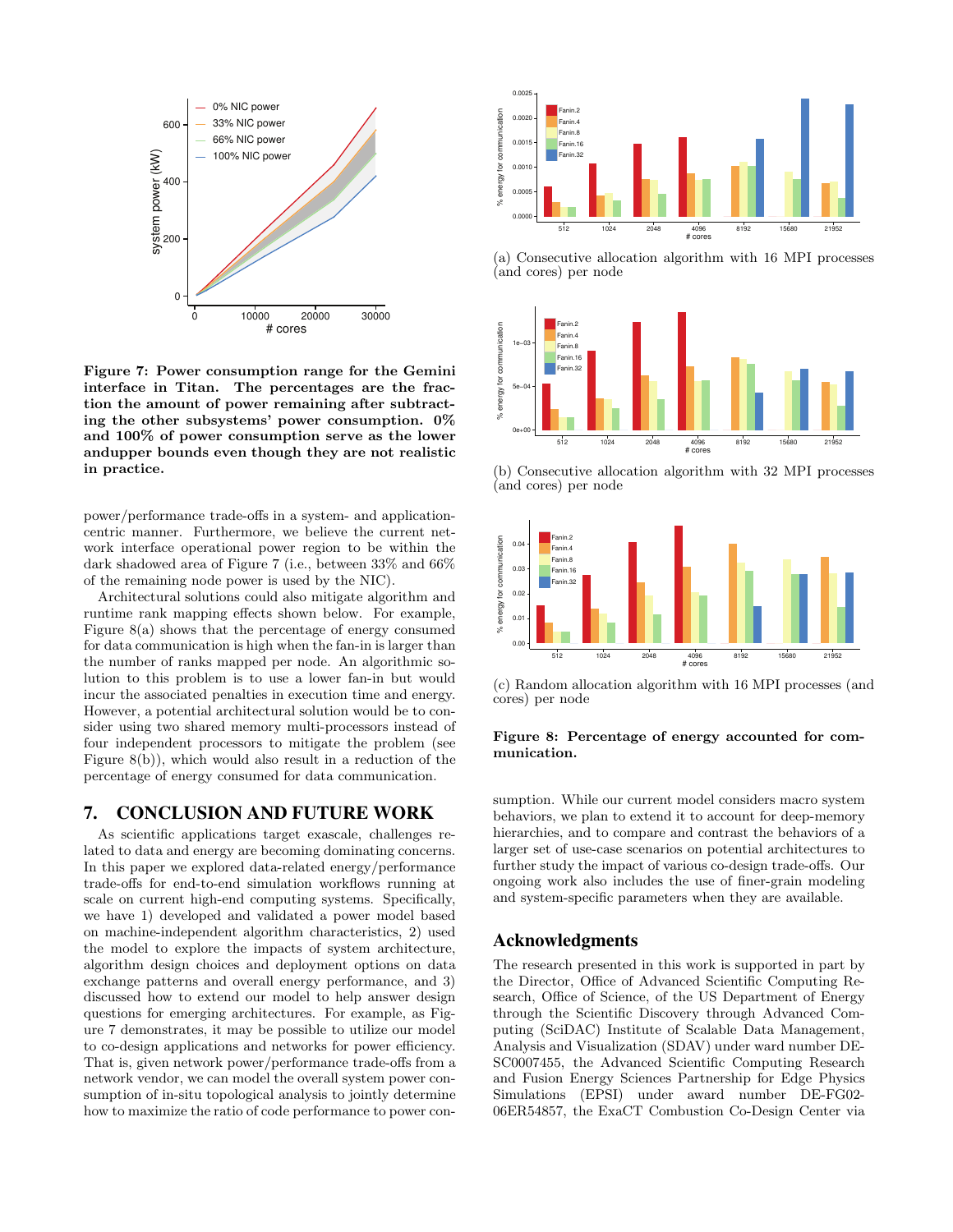subcontract number 4000110839 from UT Battelle, by the US National Science Foundation (NSF) via grants numbers ACI 1339036, ACI 1310283, DMS 1228203 and IIP 0758566, and by an IBM Faculty Award. The research at Rutgers was conducted as part of the NSF Cloud and Autonomic Computing (CAC) Center at Rutgers University and the Rutgers Discovery Informatics Institute (RDI2). The authors wish to thank the members of the the ExaCT Center for Exascale Simulation of Combustion in Turbulence for useful discussions and support. Sandia National Laboratories is a multi-program laboratory managed and operated by Sandia Corporation, a wholly owned subsidiary of Lockheed Martin Corporation, for the U.S. Department of Energy's National Nuclear Security Administration under contract DE-AC04- 94AL85000. Los Alamos National Laboratory is operated by Los Alamos National Security LLC for the U.S. Department of Energy under contract DE-AC52-06NA25396.

### 8. REFERENCES

- [1] The LLVM Compiler Infrastructure Project. http://www.llvm.org, Aug. 2013.
- [2] H. Abbasi, G. Eisenhauer, M. Wolf, K. Schwan, and S. Klasky. Just In Time: Adding Value to The IO Pipelines of High Performance Applications with JITStaging. In *Proc. of 20th International Symposium on High Performance Distributed Computing (HPDC'11)*, June 2011.
- [3] H. Abbasi, M. Wolf, G. Eisenhauer, S. Klasky, K. Schwan, and F. Zheng. Datastager: scalable data staging services for petascale applications. In *Proc. of 18th International Symposium on High Performance Distributed Computing (HPDC'09)*, 2009.
- [4] G. Bansal. *Computational Studies of Autoignition and Combustion in Low Temperature Combustion Engine Environments*. PhD thesis, Univ. of Michigan, 2009.
- [5] F. Bellosa. The benefits of event driven energy accounting in power-sensitive systems. In *Proc. of the 9th workshop on ACM SIGOPS European workshop: beyond the PC: new challenges for the operating system*, pages 37–42, 2000.
- [6] F. Bellosa, A. Weißel, M. Waitz, and S. Kellner. Event-Driven Energy Accounting for Dynamic Thermal Management. In *Proc. of the Workshop on Compilers and Operating Systems for Low Power (COLP'03)*, Sept. 2003.
- [7] J. Bennett, V. Krishnamoorthy, S. Liu, R. Grout, E. R. Hawkes, J. H. Chen, J. Shepherd, V. Pascucci, and P.-T. Bremer. Feature-based statistical analysis of combustion simulation data. *IEEE Trans. Vis. Comp. Graph.*, 17(12):1822–1831, 2011.
- [8] J. C. Bennett, H. Abbasi, P.-T. Bremer, R. Grout, et al. Combining in-situ and in-transit processing to enable extreme-scale scientific analysis. In *Proc. of the International Conference on High Performance Computing, Networking, Storage and Analysis (SC '12)*, pages 49:1–49:9, 2012.
- [9] A. Bhattacharjee and M. Martonosi. Thread criticality predictors for dynamic performance, power, and resource management in chip multiprocessors. In *Proc. of the 36th International Symposium on Computer Architecture (ISCA'09)*, pages 290–301, 2009.
- [10] W. L. Bircher and L. K. John. Complete system power

estimation using processor performance events. *IEEE Trans. Comput.*, 61(4):563–577, Apr. 2012.

- [11] J.-M. F. Brad Whitlock and J. S. Meredith. Parallel In Situ Coupling of Simulation with a Fully Featured Visualization System. In *Proc. of 11th Eurographics Symposium on Parallel Graphics and Visualization (EGPGV'11)*, April 2011.
- [12] P.-T. Bremer, G. H. Weber, V. Pascucci, M. S. Day, and J. B. Bell. Analyzing and tracking burning structures in lean premixed hydrogen flames. *IEEE Transactions on Visualization and Computer Graphics*, 16(2):248–260, 2010.
- [13] P.-T. Bremer, G. H. Weber, J. Tierny, V. Pascucci, M. Day, and J. B. Bell. A topological framework for the interactive exploration of large scale turbulent combustion. In *Proc. IEEE International Conference on e-Science*, pages 247–254, December 2009.
- [14] P.-T. Bremer, G. H. Weber, J. Tierny, V. Pascucci, M. S. Day, and J. B. Bell. Interactive exploration and analysis of large-scale simulations using topology-based data segmentation. *IEEE Transactions on Visualization and Computer Graphics*, 17:1307–1324, 2011.
- [15] S. Browne, J. Dongarra, N. Garner, G. Ho, and P. Mucci. A portable programming interface for performance evaluation on modern processors. *The International Journal of High Performance Computing Applications*, 14(3):189–204, 2000.
- [16] B. Buck and J. K. Hollingsworth. An API for runtime code patching. *International Journal of High Performance Computing Applications*, 14(4):317–329, 2000.
- [17] H. Carr, J. Snoeyink, and U. Axen. Computing contour trees in all dimensions. In *Proc. of the 11th Annual ACM-SIAM Symposium on Discrete Algorithms*, pages 918–926, 2000.
- [18] J. H. Chen, A. Choudhary, B. de Supinski, M. DeVries, et al. Terascale direct numerical simulations of turbulent combustion using s3d. *Computational Science and Discovery*, 2:1–31, 2009.
- [19] G. Contreras and M. Martonosi. Power prediction for intel xscale reg; processors using performance monitoring unit events. In *Proc. of the 2005 International Symposium on Low Power Electronics and Design (ISLPED'05)*, pages 221–226, 2005.
- [20] C. Docan, M. Parashar, J. Cummings, and S. Klasky. Moving the Code to the Data - Dynamic Code Deployment Using ActiveSpaces. In *Proc. of 25th IEEE International Parallel and Distributed Processing Symposium (IPDPS'11)*, May 2011.
- [21] C. Docan, M. Parashar, and S. Klasky. DataSpaces: An Interaction and Coordination Framework for Coupled Simulation Workflows. In *Proc. of 19th International Symposium on High Performance and Distributed Computing (HPDC'10)*, June 2010.
- [22] C. Docan, M. Parashar, and S. Klasky. Dataspaces: an interaction and coordination framework for coupled simulation workflows. *Cluster Computing*, 15(2):163–181, 2012.
- [23] D. Donofrio, L. Oliker, J. Shalf, M. F. Wehner, C. Rowen, J. Krueger, S. Kamil, and M. Mohiyuddin. Energy-efficient computing for extreme-scale science.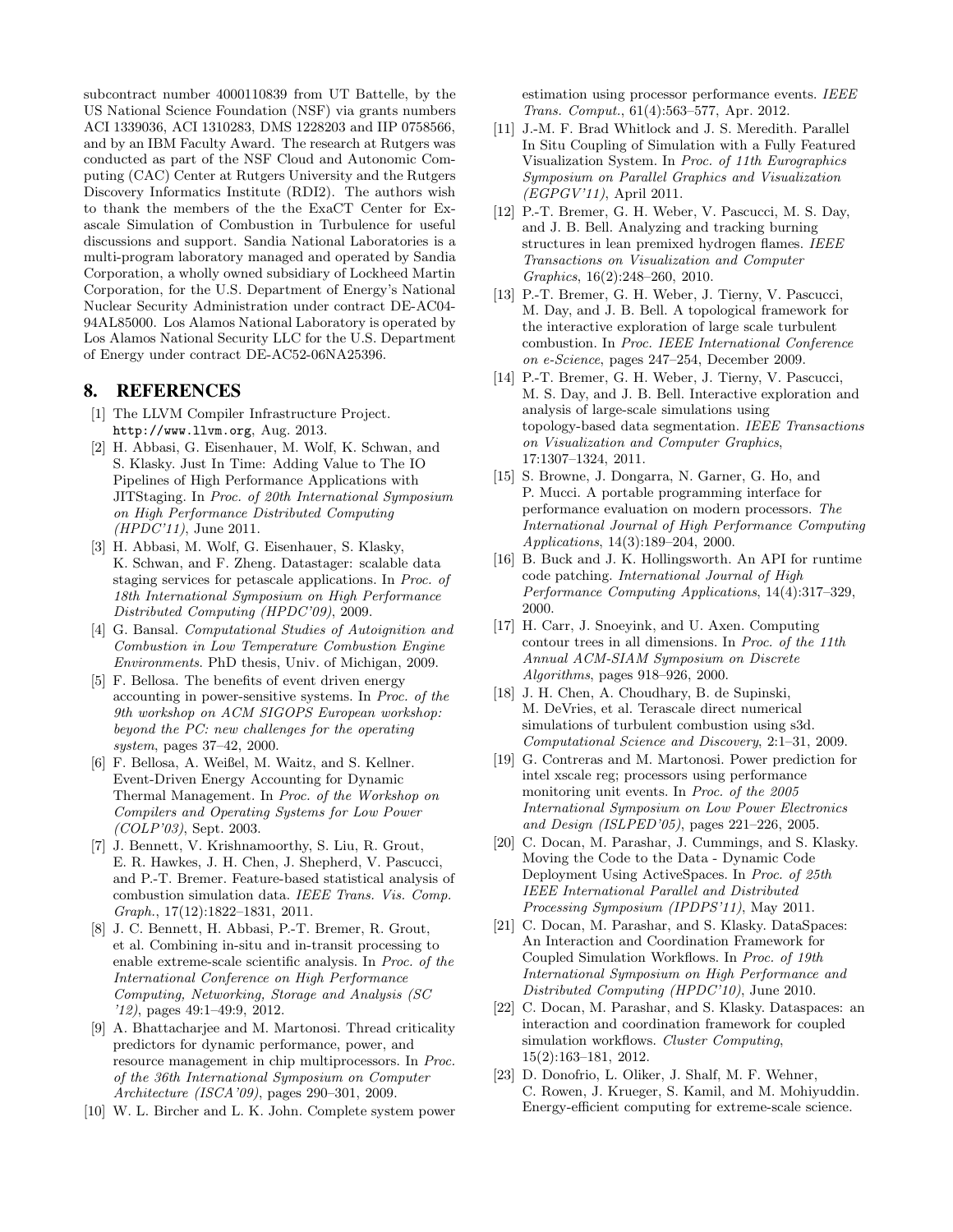*Computer*, 42(11):62–71, Nov. 2009.

- [24] D. Economou, S. Rivoire, and C. Kozyrakis. Full-system power analysis and modeling for server environments. In *In Workshop on Modeling Benchmarking and Simulation (MOBS)*, 2006.
- [25] K. Elangovan, I. Rodero, M. Parashar, F. Guim, and I. Hernandez. Adaptive memory power management techniques for hpc workloads. In *Proc. of the 18th International Conference on High Performance Computing (HiPC)*, pages 1–11, Dec. 2011.
- [26] N. Fabian, K. Moreland, D. Thompson, A. Bauer, P. Marion, B. Gevecik, M. Rasquin, and K. Jansen. The paraview coprocessing library: A scalable, general purpose in situ visualization library. In *Proc. of IEEE Symposium on Large Data Analysis and Visualization (LDAV)*, pages 89 –96, October 2011.
- [27] W. Felter, K. Rajamani, T. Keller, and C. Rusu. A performance-conserving approach for reducing peak power consumption in server systems. In *Proc. of the 19th annual International Conference on Supercomputing (ICS'05)*, pages 293–302, 2005.
- [28] M. Gamell, I. Rodero, M. Parashar, and R. Muralidhar. Exploring cross-layer power management for pgas applications on the scc platform. In *Proc. of the 21st international symposium on High-Performance Parallel and Distributed Computing (HPDC'12)*, pages 235–246, 2012.
- [29] M. Gamell, I. Rodero, M. Parashar, and S. Poole. Exploring Energy and Performance Behaviors of Data-Intensive Scientific Workflows on Systems with Deep Memory Hierarchies. In *Proc. of the 20th International Conference on High Performance Computing (HiPC)*, pages 1–10, 2013.
- [30] A. Globus. A Software Model for Visualization of Time Dependent 3-D Computational Fluid Dynamics Results. Technical Report RNR 92-031, NAS Applied Research, NASA Ames Research Center, 1992.
- [31] F. Guim, I. Rodero, J. Corbalan, and M. Parashar. Enabling gpu and many-core systems in heterogeneous hpc environments using memory considerations. In *12th IEEE International Conference on High Performance Computing and Communications (HPCC)*, pages 146–155, 2010.
- [32] S. Gurumurthi, A. Sivasubramaniam, and V. K. Natarajan. Disk drive roadmap from the thermal perspective: A case for dynamic thermal management. In *Proc. of the 32nd International Symposium on Computer Architecture (ISCA'05)*, pages 38–49, 2005.
- [33] A. Gyulassy, M. Duchaineau, V. Natarajan, V. Pascucci, E. Bringa, A. Higginbotham, and B. Hamann. Topologically clean distance fields. *IEEE Transactions on Visualization and Computer Graphics*, 13(6):1432–1439, 2007.
- [34] T. Heath, A. P. Centeno, P. George, L. Ramos, Y. Jaluria, and R. Bianchini. Mercury and freon: temperature emulation and management for server systems. In *Proc. of the 12th international conference on Architectural Support for Programming Languages and Operating Systems (ASPLOS XII)*, pages 106–116, 2006.
- [35] T. Heath, B. Diniz, E. V. Carrera, W. Meira, Jr., and R. Bianchini. Energy conservation in heterogeneous

server clusters. In *Proc. of the 10th ACM SIGPLAN symposium on Principles and Practice of Parallel Programming (PPoPP'05)*, pages 186–195, 2005.

- [36] K. Hoste and L. Eeckhout. Microarchitecture-independent workload characterization. *IEEE Micro*, 27(3):63–72, 2007.
- [37] C. Isci and M. Martonosi. Runtime power monitoring in high-end processors: Methodology and empirical data. In *Proc. of the 36th annual IEEE/ACM International Symposium on Microarchitecture (MICRO 36)*, pages 93–, 2003.
- [38] C. Isci and M. Martonosi. Phase characterization for power: evaluating control-flow-based and event-counter-based techniques. In *12th International Symposium on High-Performance Computer Architecture, 2006*, pages 121–132, 2006.
- [39] R. Joseph and M. Martonosi. Run-time power estimation in high performance microprocessors. In *Proc. of the 2001 International Symposium on Low Power Electronics and Design (ISLPED'01)*, pages 135–140, 2001.
- [40] Y. Kim, S. Gurumurthi, and A. Sivasubramaniam. Understanding the performance-temperature interactions in disk i/o of server workloads. In *12th International Symposium onHigh-Performance Computer Architecture*, pages 176–186, 2006.
- [41] R. Kotla, A. Devgan, S. Ghiasi, T. Keller, and F. Rawson. Characterizing the impact of different memory-intensity levels. In *IEEE International Workshop on Workload Characterization (WWC-7)*, pages 3–10, 2004.
- [42] J. Krueger, D. Donofrio, J. Shalf, M. Mohiyuddin, S. Williams, L. Oliker, and F.-J. Pfreund. Hardware/software co-design for energy-efficient seismic modeling. In *Proc. of 2011 International Conference for High Performance Computing, Networking, Storage and Analysis (SC'11)*, pages 73:1–73:12, 2011.
- [43] D. Laney, P. T. Bremer, A. Mascarenhas, P. Miller, and V. Pascucci. Understanding the structure of the turbulent mixing layer in hydrodynamic instabilities. *IEEE Transactions on Visualization and Computer Graphics*, 12(5):1053–1060, Sept. 2006.
- [44] C. Lattner and V. Adve. LLVM: A compilation framework for lifelong program analysis transformation. In *2nd IEEE/ACM International Symposium on Code Generation and Optimization (CGO 2004)*, pages 75–86, 2004.
- [45] K.-J. Lee and K. Skadron. Using performance counters for runtime temperature sensing in high-performance processors. In *Proc. of the 19th IEEE International Parallel and Distributed Processing Symposium (IPDPS'05) - Workshop 11*, pages 232.1–, 2005.
- [46] A. Lewis, S. Ghosh, and N.-F. Tzeng. Run-time energy consumption estimation based on workload in server systems. In *Proc. of the 2008 conference on Power aware computing and systems (HotPower'08)*, pages 4–4, San Diego, California, 2008.
- [47] A. W. Lewis, N.-F. Tzeng, and S. Ghosh. Runtime energy consumption estimation for server workloads based on chaotic time-series approximation. *ACM Trans. Archit. Code Optim.*, 9(3):15:1–15:26, 2012.